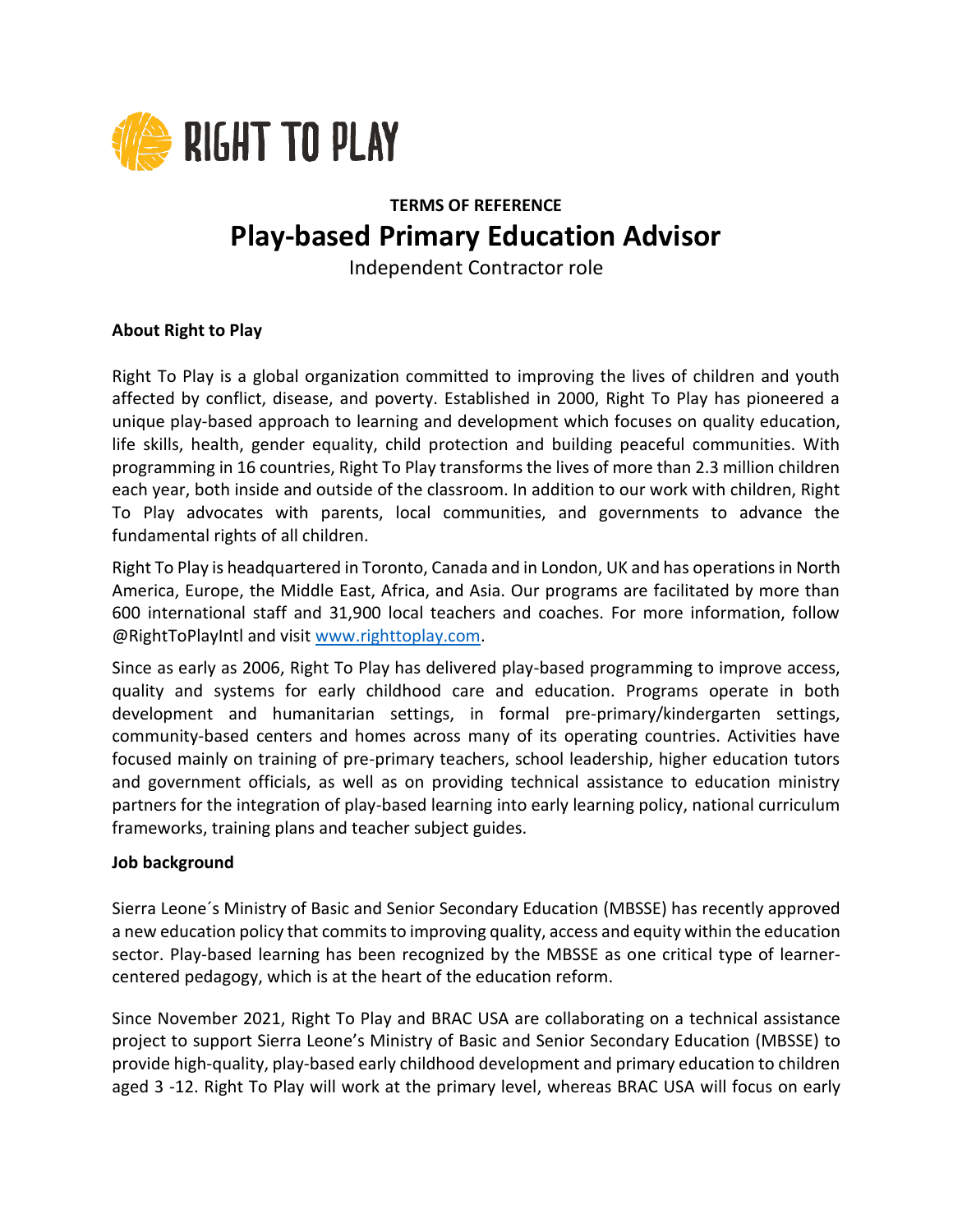childhood development services. Together, we will ensure there is a smooth transition from ECE to primary school. The project is currently at inception phase, and will extend up to March 2023.

Right To Play does not have an office in Sierra Leone, and we are therefore looking for an independent contractor that can work with us as primary education advisor. The person will ideally be embedded into the MBSSE and will represent Right To Play and coordinate with key local stakeholders, including Ministry officials, NGO representatives within the technical working group, and BRAC USA staff members based in Sierra Leone.

### **Job summary**

The successful applicant should be a national of Sierra Leone, locally based and an education expert. She/he should be able to work as independent contractor for the duration of the contracting term. The incumbent will be an instrumental figure to support the coordination between Right To Play and key staff and partners of the MBSSE. He/she will be expected to take a leading role coordinating project activities at the primary level, support the development of strong partnerships across Early Childhood and Primary basic education departments, local universities, as well as to represent Right To Play in meetings as needed. The incumbent will be expected to advise Right To Play on local political, education and cultural matters as needed for the successful implementation of the project.

The main responsibilities include:

### *Relationship building*

- Map key partnerships and relationships within and external to the MBSSE.
- Develop a political economy analysis that will inform a solid implementation plan.
- Support collaboration across Early Childhood and Primary basic education ministerial departments.
- Support the development of strong partnerships with local universities.

### *Coordination & representation*

- Coordinate with key MBSSE staff and other local stakeholders and participate in meetings as necessary representing Right To Play.
- Coordinate as necessary on the implementation plan with local BRAC staff members.
- Facilitate consultative workshops with MBSSE and NGO partner staff.

### *Advice*

- Review the project implementation plan and advise Right To Play as necessary to enhance the delivery of the proposed activities, including on the local education context.
- Deeply understand MBSSE and its priorities and integrate them within all the scope of work.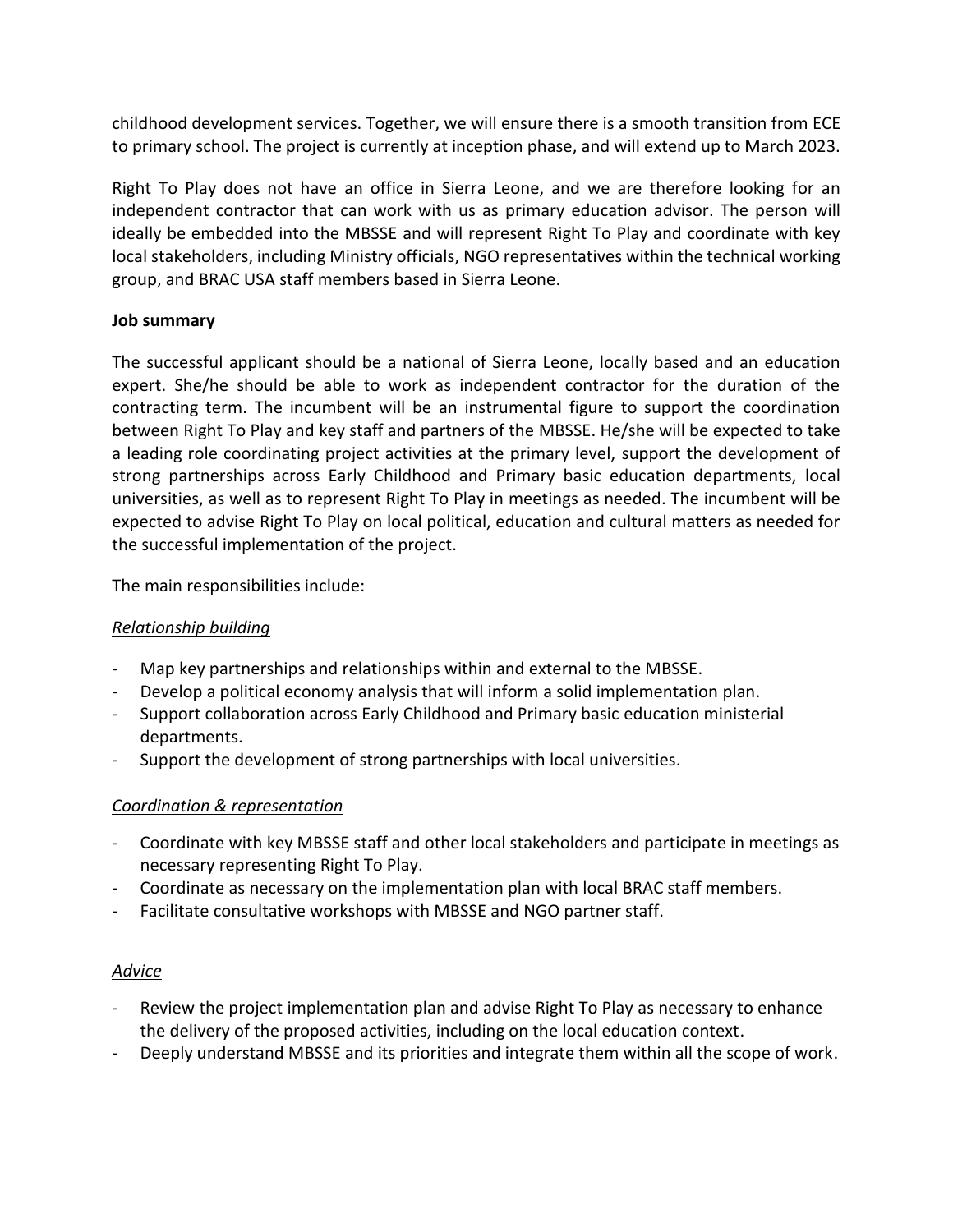The successful applicant will work closely with Right To Play's Global Lead, Technical Assistance, who oversees the successful implementation of the technical assistance project, as well as with a multi-sectoral team of program specialists at Right to Play headquarters including education, training and capacity building, gender equality, and child protection specialists. Finally, the successful applicant will also work closely with BRAC colleagues based in the MBSSE and in the BRAC Sierra Leone office.

The responsibilities provided in this job description are not exhaustive and may be reviewed/revised from time to time by RTP to enhance achievement of the organization mission.

### **Location of Work:**

The candidate should be based in Freetown, Sierra Leone, and will be expected to travel frequently to other districts (up to 30%).

### **Timeline:**

This position will begin immediately up to March 2023.

## **Required Qualifications and Experience:**

- Bachelor's degree required. Master's Degree in Education, Development Studies, or similar areas is strongly preferred.
- At least 10 years' experience working for I/NGOs or with government ministries of education, with experience in West Africa and Sierra Leone strongly preferred.
- Strong leadership experience in at least two of the following areas related to education: policy development, advocacy, teacher training and/or curriculum and pedagogical material development.
- Experience in a supervisory role of at least 5 years, preferred.
- Experience teaching primary education, preferred.
- Experience of managing relationship with senior MoE officials.

### **Other skills and competencies**

- Knowledge of the education system in Sierra Leone.
- Understanding of and commitment to learning through play methodologies.
- Ability to mobilize and influence different audiences and communities.
- Strong communication, interpersonal, presentation and networking skills.
- Proven project management skills, including coordination and facilitation.
- Excellent written and oral English language.
- Personal commitment, drive for results, efficiency, and flexibility.

### **How to apply**

Please submit your CV and a cover letter that clearly articulates your motivation to take on this role, why you are well-positioned for the role and include your salary expectations. Please submit your application by 25 April 2022 to Sheila Crespo [screspo@righttoplay.com.](mailto:screspo@righttoplay.com)